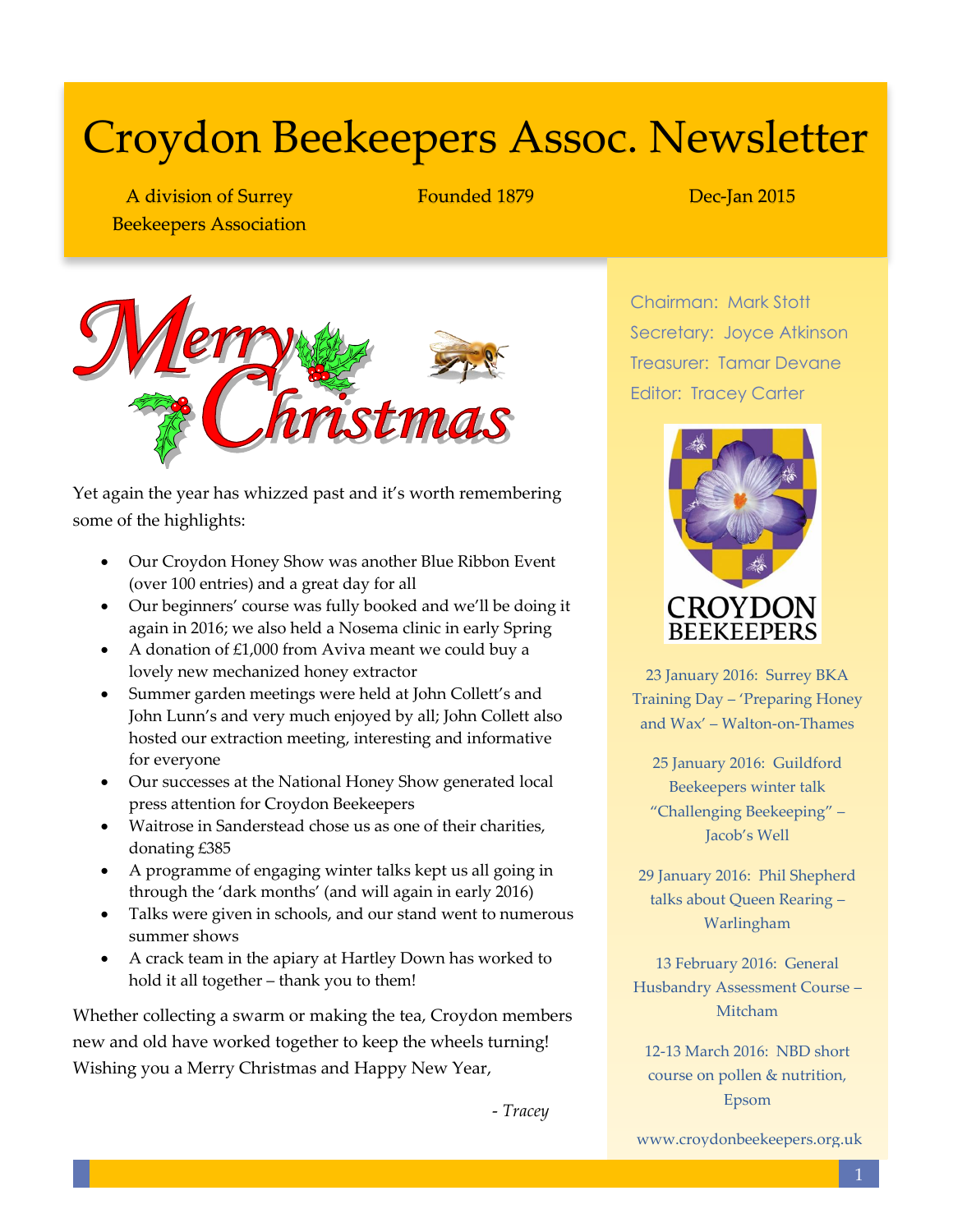### *News from the apiary- Nov/Dec*

Our Croydon Division Apiary Meetings finished in September with the removal of the honey crop, but your apiary team (now up to 7 at full strength) has continued to meet every Thursday: as you can see in the photo, we are working very hard!



This was taken in October when we were blessed with some lovely sunny and warm weather and the workers were bringing in ivy nectar in copious amounts - now the stores are well and truly crystalised in the supers (we heard that at least one expert feeds bees with syrup during the fall despite having plenty of stores: this is said to dilute the ivy nectar which then crystalises less quickly – seems logical).

We felt that a number of our hives stands are too low for 'mature aching backs': yours truly knocked up a hive stand from discarded pallet wood and some 2"x3" that was knocking about – our resident 'drones' thought it was better used as a stand for tea cups.

November brought the rain and some very damp weather, but work continues as you can see. Amazingly the bees were still bringing in pollen only a week or so ago – no frosts yet!

All hives are battened down for the winter with mouse guards in place and wire protection against our resident green woodpecker.

Apart from three hives our November varroa drops were within tolerable limits: it was still warm enough to do an emergency Formic Acid based treatment (MAQS) on those that required.

The use of pure forms of Formic and Oxalic acids are not licensed in the UK even though they are in regular use in Europe. Both acids are inexpensive (also naturally



occurring) chemicals and we presume that until fairly recently, manufacturers were reluctant to finance research and licensing for a product that would give small return on outlay. However 'Chemical LAIF' an Italian company produces API-BIOXAL which has just now become licensed and legal in the UK: it is used either dissolved in syrup or as a vapour. An on-line forum informs us that it is just oxalic with some glucose and an anti-caking agent added (to retain it in powder form): it works out cheap - less than £1 per hive - so API-BIoxal will now become a regular Christmas treatment. If folk are interested in how it is applied and would like to attend we will try to give advance notice in a few weeks – weather dependent.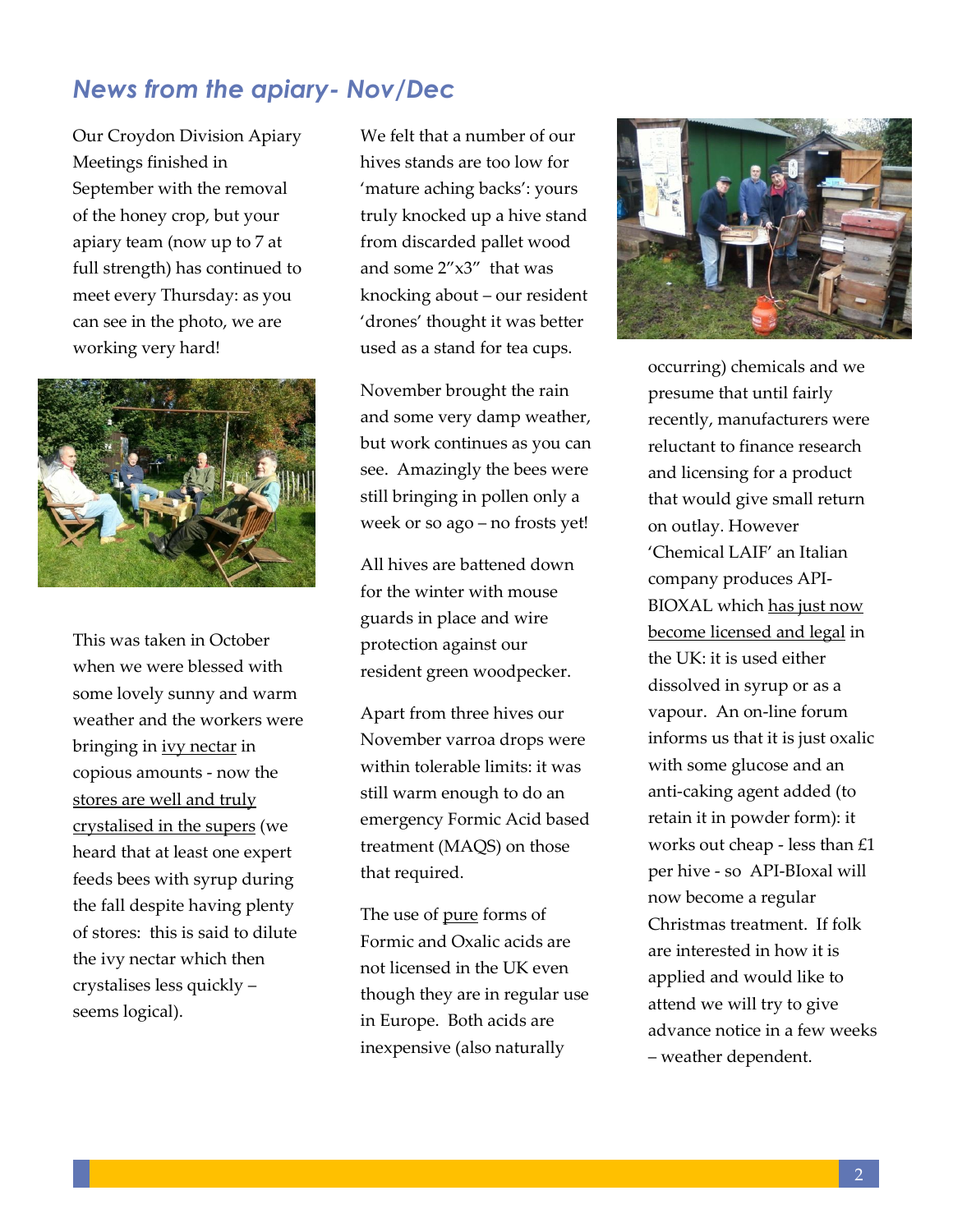All who sell honey from 'own bees' must by law keep a record of all medications with dates and sources (pdf version of form available from the BBKA website) – legal medication is essential.

### *Surrey Beekeepers Association Education Committee*

The Surrey BKA Education Committee has decided to add a small levy to courses for participants that are not SBKA members. This has led to some confusion amongst divisional members who are not aware that they are SBKA members. The result is that

they have paid the higher ticket price. When a beekeeper joins a division as a Registered, Partner or Country member they automatically become members of the SBKA and the British Beekeepers' Association (BBKA).

The SBKA is one of 66 Area Associations of the BBKA. It has 8 Divisions (see below). If you would like more information about the Associations please talk to your Trustee or Representative.

| <b>Division</b> | <b>Trustee</b>       | Representative          |
|-----------------|----------------------|-------------------------|
| Croydon         | Mark Stott           | <b>Richard Snelling</b> |
| Epsom           | tba                  | Liz Knee                |
| Farnham         | David Dennington     | Geoff Redwood           |
| Guildford       | Peter Dawson         | Jane Hall               |
| Kingston        | John Legate          | Derek Jones             |
| Reigate         | Andrew Buchanan      | Celia Perry             |
| Weybridge       | <b>Marion Cooper</b> | Martin Major            |
| Wimbledon       | Max Gladwyn          | Gareth Morgan           |

The Education Committee's aim is to run courses that need support from more than one division to make them viable. If you have any topics that you feel would be useful to beekeepers please convey your suggestions to a member of the committee.

#### **Education Committee Members:**

Jane Hall Liz Knee Avis Marshall Gareth Morgan Celia Perry Sandra Rickwood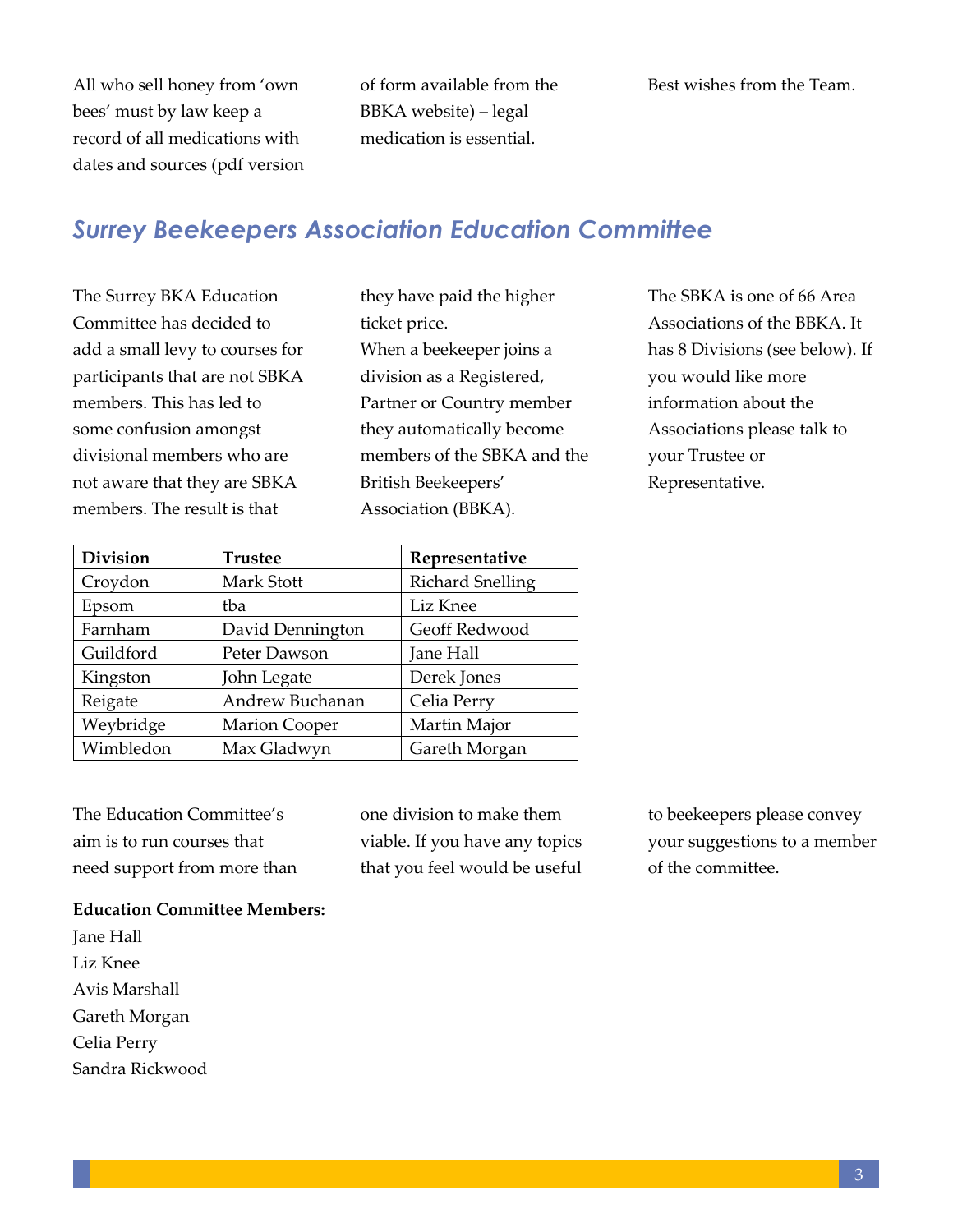Mark Stott (Chair) Alastair Welch

We wish you a prosperous 2016 and more informed beekeeping as you extend your knowledge. The Education Committee

## *Forthcoming events & courses*

*Surrey Beekeepers Association Training Day - Saturday 23 January 2016, Walton-on-Thames, 10.00 a.m. to 4.00 p.m. The topic for this training day is preparing honey and wax. Members £15, non-members £17.00.*

*Guildford Beekeepers winter talk – 25 January, 7.30 p.m., Jacob's Well Village Hall. The topic is "Challenging Beekeeping: why do we do, what we do?. The speaker is Malcolm Clarke, tickets cost £11.00 including supper. See flyer sent with this newsletter for further information.*

*Croydon Beekeepers Winter Talk – Friday 29 January 2016, 7.30 p.m., Warlingham Methodist Church Hall, Limpsfield Road, Warlingham CR6 9LE. Phil Shepherd (Epsom*  Beekeepers) will give a talk about Queen rearing using the Morris Board and other *methods.*

*General Husbandry Assessment Course – 13 February, 10.00 a.m. to 3.45 p.m., Mitcham. A course for those interested in taking the General Husbandry Assessment (three years' experience of keeping bees is required). £25 including lunch, see attached flyer for further information.*

*NDB Short Course on Pollen & Nutrition - 12-13th March 2016. This short course is to be run by our very own NDB's, Adam Leitch and Alastair Welch together with a third NDB holder. It is to be held at the Epsom apiary with just 12 students max, the ratio of students:tutors will allow plenty of assistance when students are looking at pollen under the microscope.*

*The link below will take you to the event booking page: <https://www.eventbrite.co.uk/e/pollen-and-nutrition-registration-19743518395>*